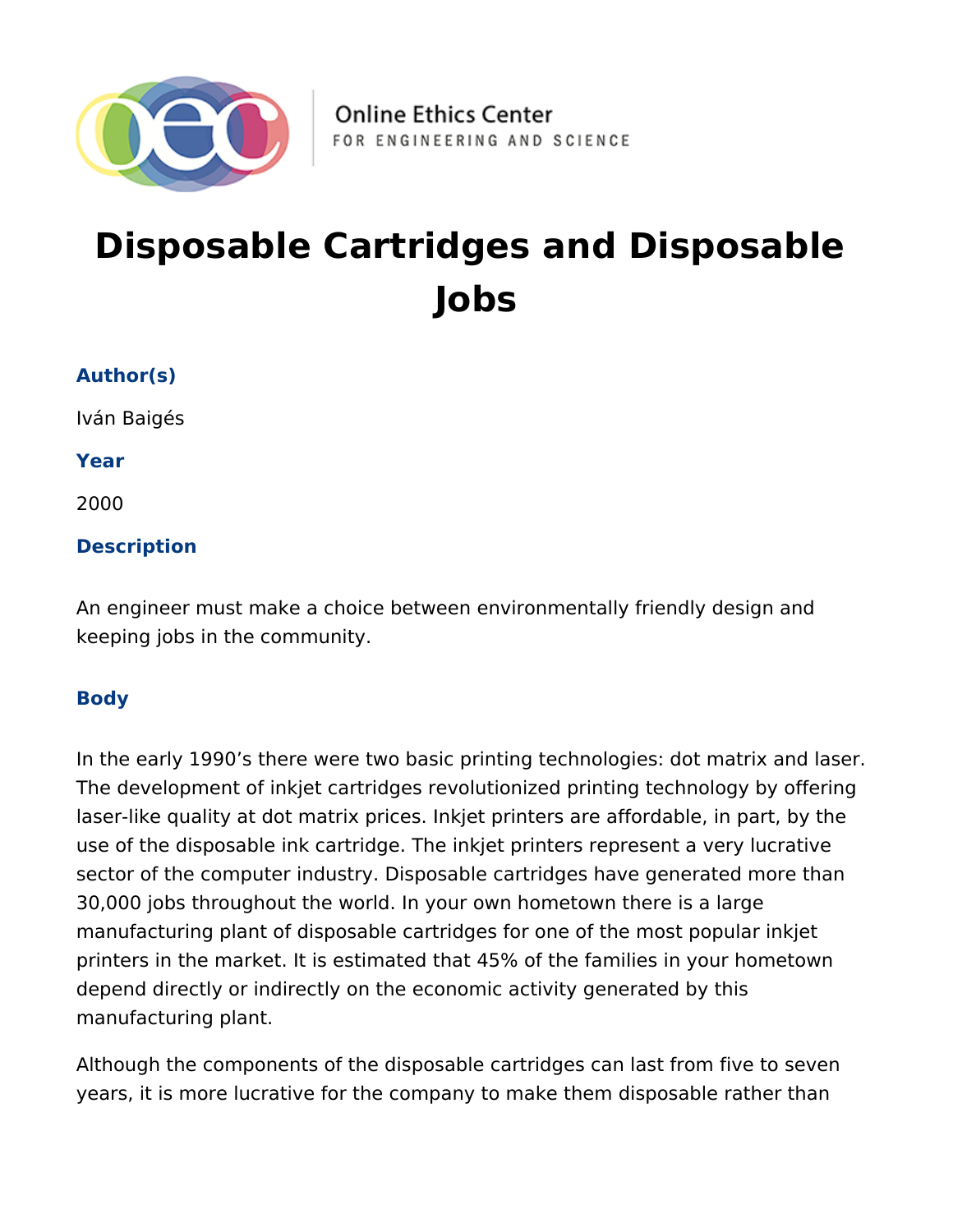refillable. The razor-thin profit margin on the printer itself complicates matters further; in fact, most of the profit is generated by the sale of the disposable cartridges.

The continuous disposal of used cartridges is becoming a serious solid waste management problem for society. Some countries are considering regulating them, or even penalizing their use through special taxes. These factors need to be taken into account when designing the next generation of printers.

The company that has a manufacturing plant in your own hometown has just hired you to work in their research and development facilities in New York. You will be on a team charged with designing the next generation of printers. The aim is to restore market share since new competitors in the inkjet printer sector have been eating away at your company's profits for some time now. The next generation of printers may not use disposable cartridges. But this might require shutting down or downsizing the plant in your hometown.

# **Questions:**

- 1. What is the design problem in this case. Set up the parameters of a new computer design. What are the client's specifications? What are the social and environmental specifications? What ethical issues are embedded in this design project.
- 2. Imagine that the research and development team is not concerned about the environmental problem created by the disposal of the spent ink cartridges. Should they be? If so, how would you set about changing their minds? (Prepare a mock presentation to the team making the case for an environmentally benign design.)
- 3. Now suppose that the research and development team proposes a prototype new generation printer that no longer uses disposable cartridges. This could conceivably have a major impact on the employment situation in your hometown. Is this an ethically relevant fact? Should hometown employment be a factor in the design of the new generation of printers? Why or why not?

#### **Notes**

This case is reprinted with permission from the cases found at the Center for Ethics